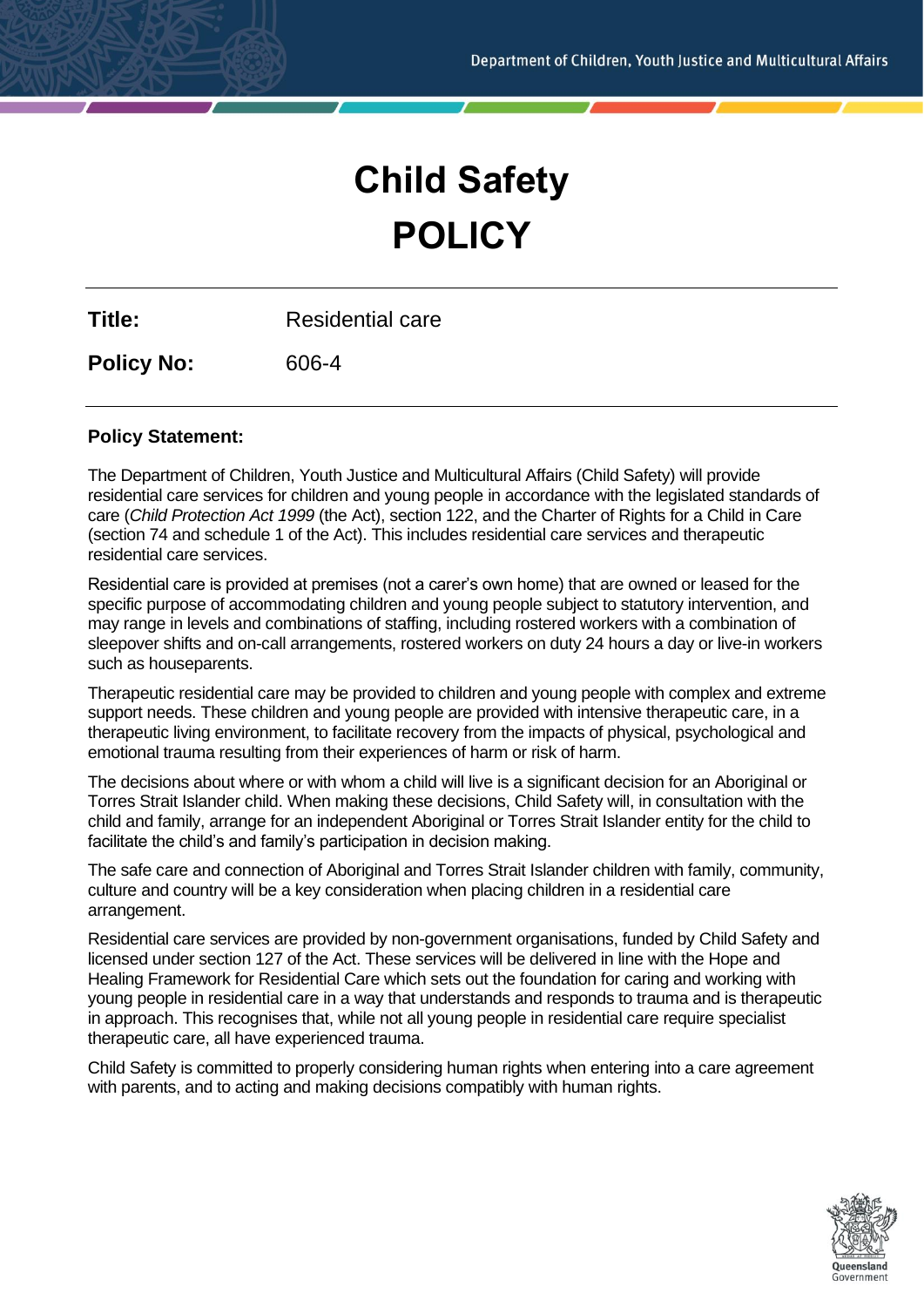Child Safety is committed to respecting, protecting and promoting human rights. Under the *Human Rights Act 2019*, Child Safety has an obligation to take action to ensure that decisions to place children in a residential care arrangement are made a way that is compatible with human rights and, when making a decision, to give proper consideration to human rights.

# **Principles:**

- The safety and wellbeing of a child or young person, both throughout childhood and the rest of the child or young person's life, are paramount.
- Young people who have experienced or are experiencing trauma, loss, grief or poor attachment have the right to receive appropriate therapeutic and behavioural support to meet their individual needs.
- Child Safety and residential care service staff will be supportive of the young person's individual rights and ethnic, religious and cultural identity and values and all interactions with young people in residential care will be respectful.
- Case planning and decision-making about care arrangements will be undertaken by Child Safety through genuine consultation and participation with the child or young person, parents and other family members (where appropriate), carers and direct care staff, and other specialist staff and professionals.
- The five elements of the child placement principle (prevention, partnership, placement, participation and connection) under section 5C of the Act will be taken into account when making decisions for an Aboriginal or Torres Strait Islander child.
- Child Safety staff will act and make decisions in a way that is compatible with human rights and obligations under the *Human Rights Act 2019*.
- Child Safety will work in partnership with residential care services to provide quality care in a safe and stable living environment to meet children and young people's needs, in accordance with the Statement of Standards and the Charter of Rights outlined in the Act and consistent with the Hope and Healing Framework for Residential Care.
- Child Safety and residential care services will work in partnership to identify, establish and maintain, where appropriate, connections between the child and their family (including extended family), their community and persons of significance (such as elders or close family friends).
- Children and young people have a right to access support and programs that will help them develop new knowledge, skills and behaviours to enhance their life outcomes and prepare them for reunification with family, transition to other forms of care or transition to adulthood.
- Child Safety and residential care services will work in partnership to provide access to training and professional supervision and support to assist direct care staff to provide support to all children and young people in residential care.
- Therapeutic residential care will be evidence-based and informed particularly by theories of child development, attachment, trauma and grief and loss.

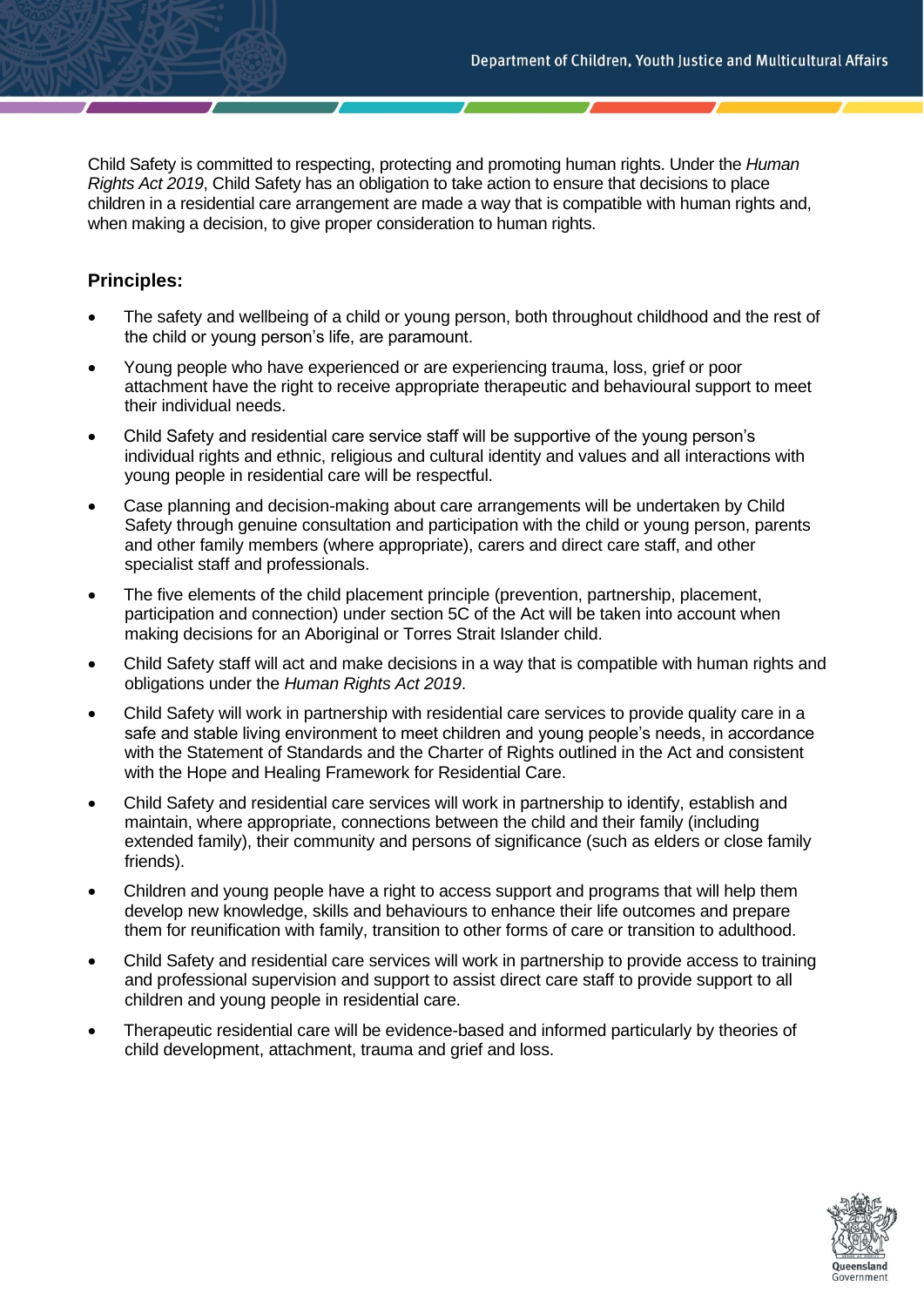## **Objectives:**

This policy aims to ensure that residential care services:

- provide services that are consistent with the Hope and Healing Framework for residential care
- prepare the child or young person for reunification, to transition to a family-based or other appropriate care arrangements (to meet specific identified needs) or to transition to adulthood
- meet the child or young person's need for safety, belonging and wellbeing in a medium- or long-term stable care arrangement, when a comprehensive assessment has identified that the child or young person has needs may that are best be met by non-family-based care, and regular case reviews indicate that the placement continues to be meeting the best option for meet the child or young person's needs.
- promote the safe care and connection of Aboriginal and Torres Strait Islander children and young people with their family, community, culture and country.

Regardless of the purpose of the care arrangement, residential care services will liaise and build linkages with other relevant placement and support services to enhance coordinated service delivery to children and families and to facilitate transitions for children and families between services.

## **Scope:**

This policy refers to residential care placements are for young people aged 12 to 17, who are subject to either a care agreement, assessment order or an order granting custody or guardianship to the chief executive under the Act, including a temporary custody order or a transition order.

A residential care placement may only be considered for children younger than 12 years may only be considered for placement if:

- comprehensive assessment indicates that their safety, wellbeing and belonging may need best be met by placement in residential care and/or
- they are one of a sibling group that would benefit from being placed together and/or
- the service model has been explicitly developed and approved for children younger than 12, for example Indigenous Community Residential Care and Family Intervention Services ("Safe Houses").

#### **Therapeutic residential care**

Therapeutic residential care provides enhanced levels of residential care and support for children and young people with extreme to complex support needs.

Placements in therapeutic residential care may be made for children and young people aged 12 to 17, who are subject to an order granting custody or guardianship to the chief executive, including a temporary custody or a transition order, who have been assessed as having complex or extreme needs, who are unable to be placed in family-based care or other forms of residential care, but have capacity to live in a small-group (co-tenanted) setting.

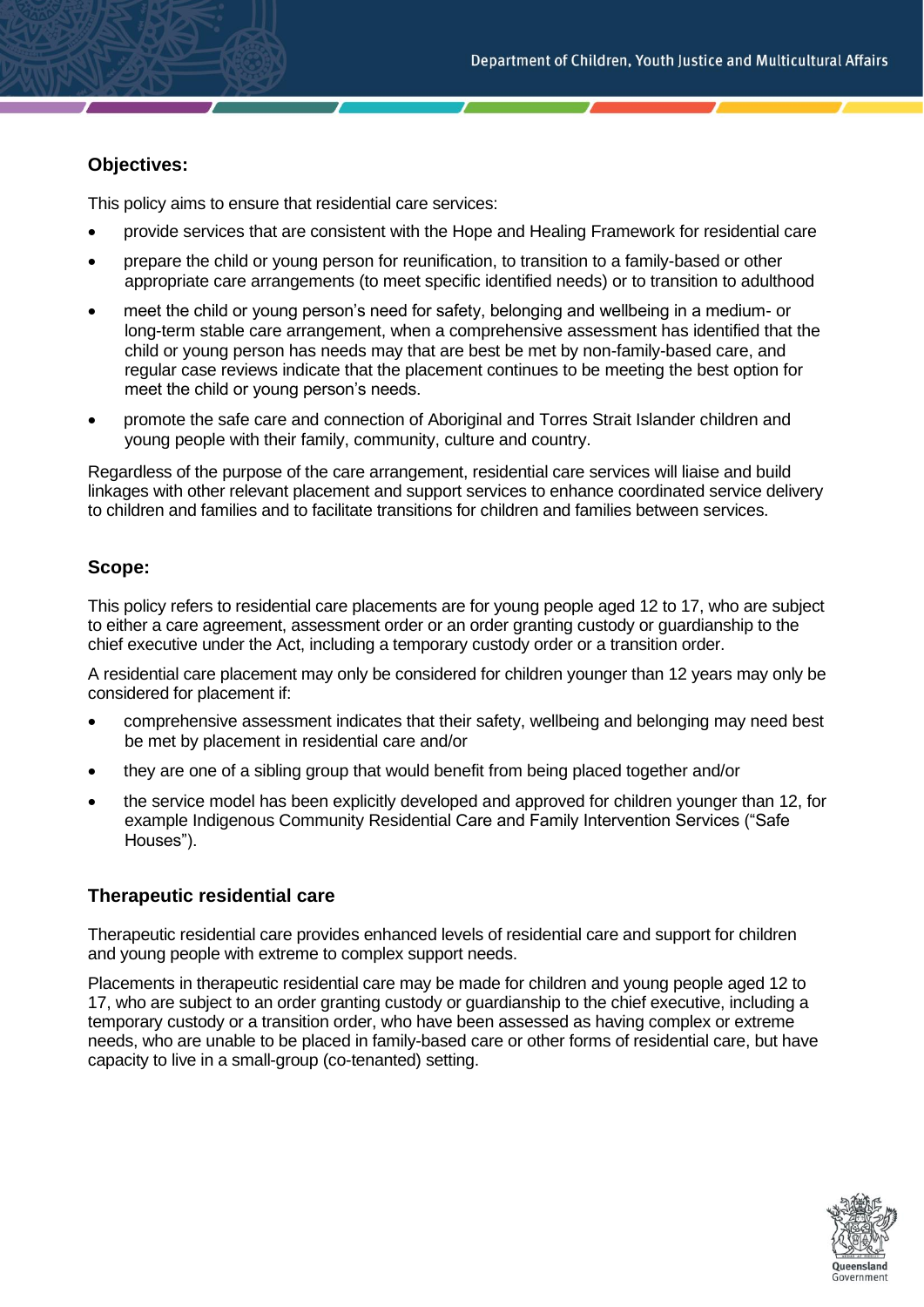Children younger than 12 years may only be considered for placement if comprehensive assessment indicates they have therapeutic needs best met by therapeutic residential care and/or they are one of a sibling group, who all have complex or extreme support needs and would benefit from being placed together.

The Therapeutic Residential Care (Placement) Services State-Wide Protocol provides details of the behaviours and characteristics that are considered appropriate for children and young people to be placed in therapeutic residential care, as well as behaviours and characteristics that are out-of-scope for treatment by therapeutic residential care services.

#### **Roles and Responsibilities:**

The procedures to give effect to this policy are in the Child Safety Practice Manual, the Child Safety Licensing Manual and the Therapeutic Residential Care (Placement) Services State-Wide Protocol.

Non-government service-providers will be responsible for developing operational policies and procedures for each residential care service provided, in line with care service licensing requirements.

#### **Care arrangements**

Care arrangements for children and young people placed under section 82(1) of the Act, in residential care, including therapeutic residential care will be:

- made in accordance with placement-matching procedures in the Child Safety Practice Manual
- with the approval of the delegated officer and in accordance with Child Safety financial delegations.

Decisions about residential care arrangements will take into account the child young person's views, strengths and needs, individual abuse and trauma history, culture, disability and developmental needs (including any diagnosed mental health conditions), the views and wishes of the child or young person's family, continuity of relationships, and the needs of other children and young people already residing with the service.

For Aboriginal and Torres Strait Islander children and young people, Child Safety will make care arrangements that are consistent with section 83 of the Act.

Residential care services will be informed by attachment, trauma and child development theories and research and respond to the physical, social and emotional needs of each child or young person placed.

Residential care services may provide placements for up to six children and young people, and may also include individual care. Placement of more than six children may only be made where all children in the placement are of one sibling group, and the premises can reasonably accommodate the children. In such instances, the placement should be considered temporary and a more appropriate placement identified as soon as possible.

Placement of a child or young person in residential care and therapeutic residential care will be for a period of up to 18 months.

Therapeutic residential care services will be provided in the least restrictive environment, which is physically designed to minimise the risk of self-harming and violence.

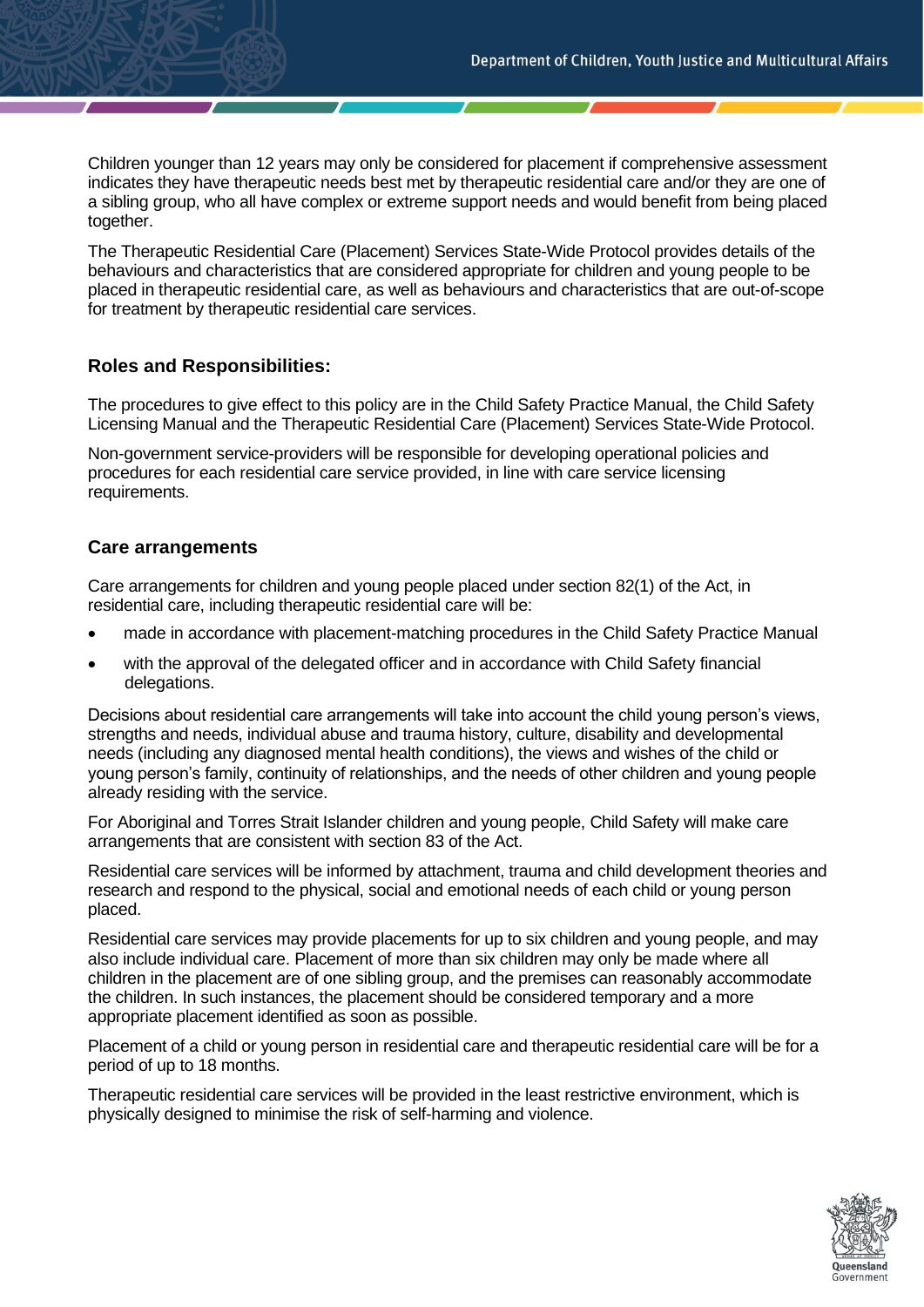#### **Case management and client support**

Child Safety is responsible for case management of young people placed in residential care, including case planning and ongoing assessment to inform case plan reviews, which must integrate outcomes from the following:

- Child strengths and needs assessment
- Child health passport
- Education support plan
- Cultural support plan
- Transition to adulthood plan, where applicable
- specialist assessments, such as those conducted by Evolve Interagency Services and, and any behaviour support and/or treatment plans.

Residential and therapeutic residential care services will aim to meet the individual care and support needs of each child and young person placed, which will be assessed, planned for, and reviewed in partnership with the child or young person, family and community, Child Safety and the residential care service and relevant support services. Other relevant or significant persons (such as school staff, support workers and previous carers) will also be included in these processes.

The provision of care and support, and planning for transitions, will be conducted in consideration of the child or young person's unique history of attachment and trauma, connections and relationships with family and community, and cultural background.

For all young people, actions taken must seek to maintain positive family relationships and be supportive of individual rights and ethnic, religious and cultural identity or values.

#### **Aboriginal and Torres Strait Islander young people**

Child Safety will provide a range of residential care services to meet the particular needs of Aboriginal and Torres Strait Islander children and young people, including a number of services located in Aboriginal and Torres Strait Islander communities, to enable Aboriginal and Torres Strait Islander children and young people to safely remain in, or return to, their communities of origin (for example, Indigenous Community Residential Care and Family Intervention Services, commonly known as "Safe Houses").

Therapeutic residential care services provided to Aboriginal and Torres Strait Islander young people will be conducted in a way that considers their cultural and spiritual wellbeing.

Decisions or actions taken under the Act, for Aboriginal and Torres Strait Islander young people, must support the young person to develop and maintain a connection with their family, community, culture, traditions and language. They must also include consideration of the five elements of the child placement principle (prevention, partnership, placement, participation and connection).

When Child Safety is making significant decisions about an Aboriginal or Torres Strait Islander child, Child Safety will, in consultation with the child and family, arrange for an independent Aboriginal or Torres Strait Islander entity for the child to facilitate the child's and family's participation in decision making, including case planning.

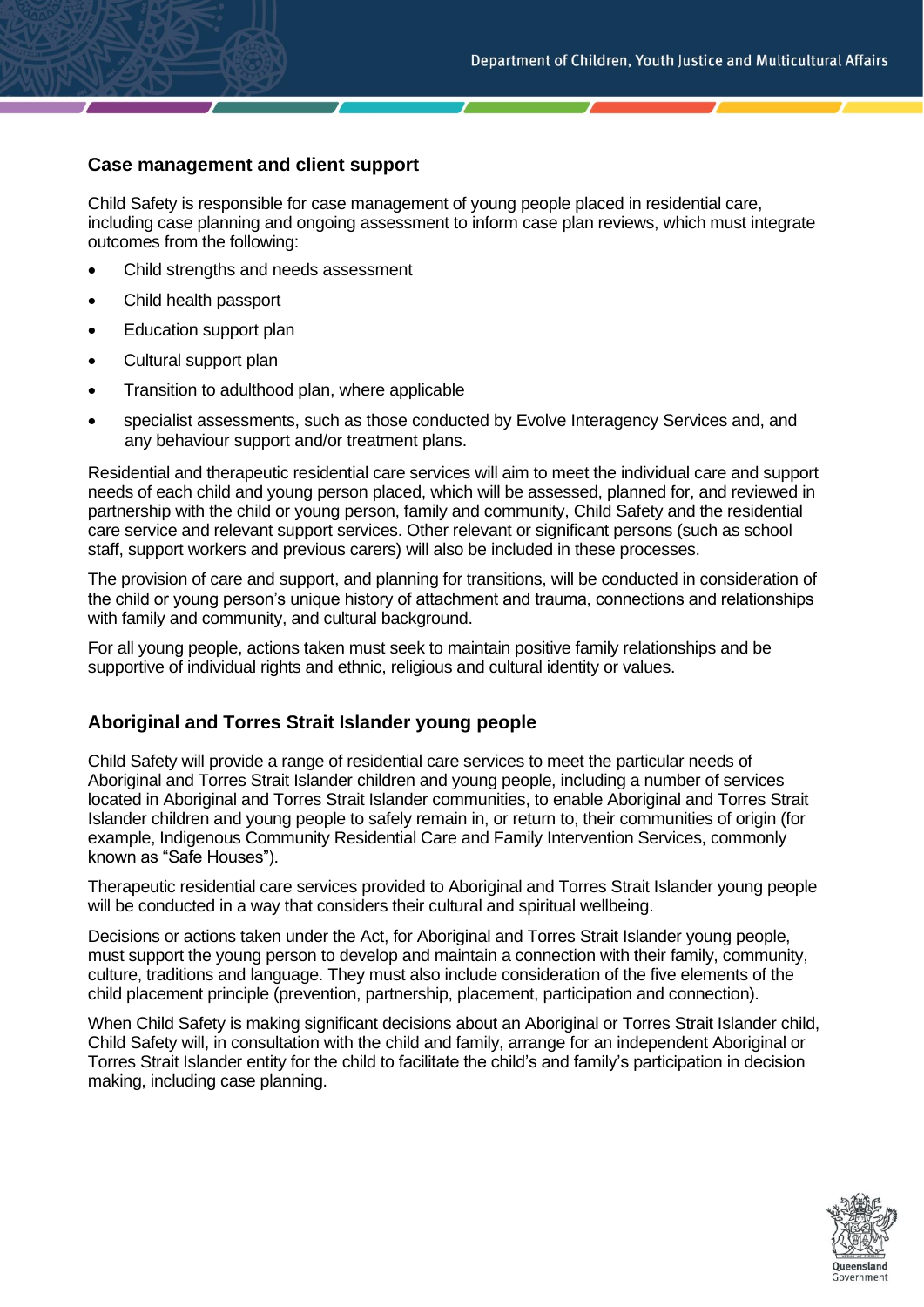#### **Therapeutic residential care**

Therapeutic residential care will be delivered as a collaborative service, including:

- Child Safety, as the lead agency responsible for making care arrangements and undertaking case planning and transition to adulthood planning
- non-government organisations funded by Child Safety to deliver therapeutic residential care services
- Evolve Therapeutic Services, which is a partnership between Child Safety, the Department of Health and Hospital and Health Services

Evolve Therapeutic Services provides specialist intensive trauma-informed mental health interventions to children and young people in care. Evolve Therapeutic Services teams may also provide support, professional development and training to a range of stakeholders, including residential care and therapeutic residential care staff, to build inter-sectoral capacity.

Evolve Therapeutic Services sits within the broader continuum of services provided by the child and youth mental health, alcohol and other drugs service system funded by Queensland Health. Children and young people placed in therapeutic residential care will be referred to appropriate specialist services, which may include Evolve Therapeutic Services.

Young people placed in therapeutic residential care who are not current clients of Evolve will be referred to Evolve or other relevant specialist services.

Child Safety and therapeutic residential care services will take a planned approach to promoting and supporting positive behaviour of children and young people, as outlined in the Positive behaviour support (604) policy.

Where reactive responses are required to prevent harm to children or young people or others, it will be in accordance with the Positive behaviour support (604) policy.

#### **Regulation of care**

Foster and kinship carers providing care as part of a therapeutic residential care service (specialist foster care component) must be approved as foster carers or kinship carers under the Act.

#### **Concerns about the standards of care**

Concerns raised about the quality of care provided to a child or young person placed in residential care will be responded to in accordance with the procedures outlined in the Child Safety Practice Manual, Support and monitor care.

#### **Licensing**

Residential care and therapeutic residential care is provided by non-government service providers that are either licensed under the authority of the Act, are actively proceeding to apply for a license, or are awaiting the outcome of an application.

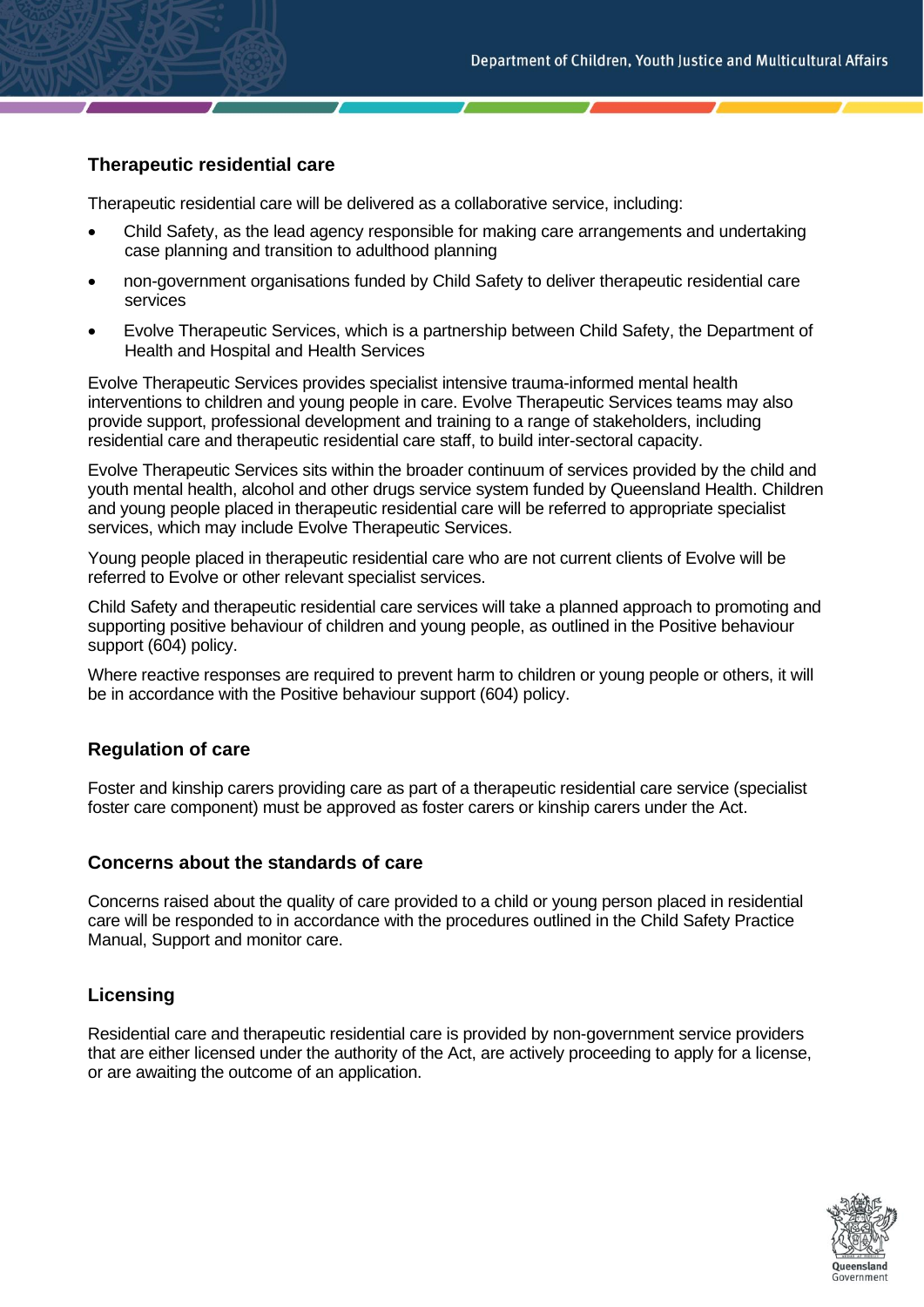# **Authority:**

*Child Protection Act 1999 Child Protection Regulation 2011*

# **Delegations:**

Refer to instruments of delegation for delegations related to residential care and therapeutic residential care.